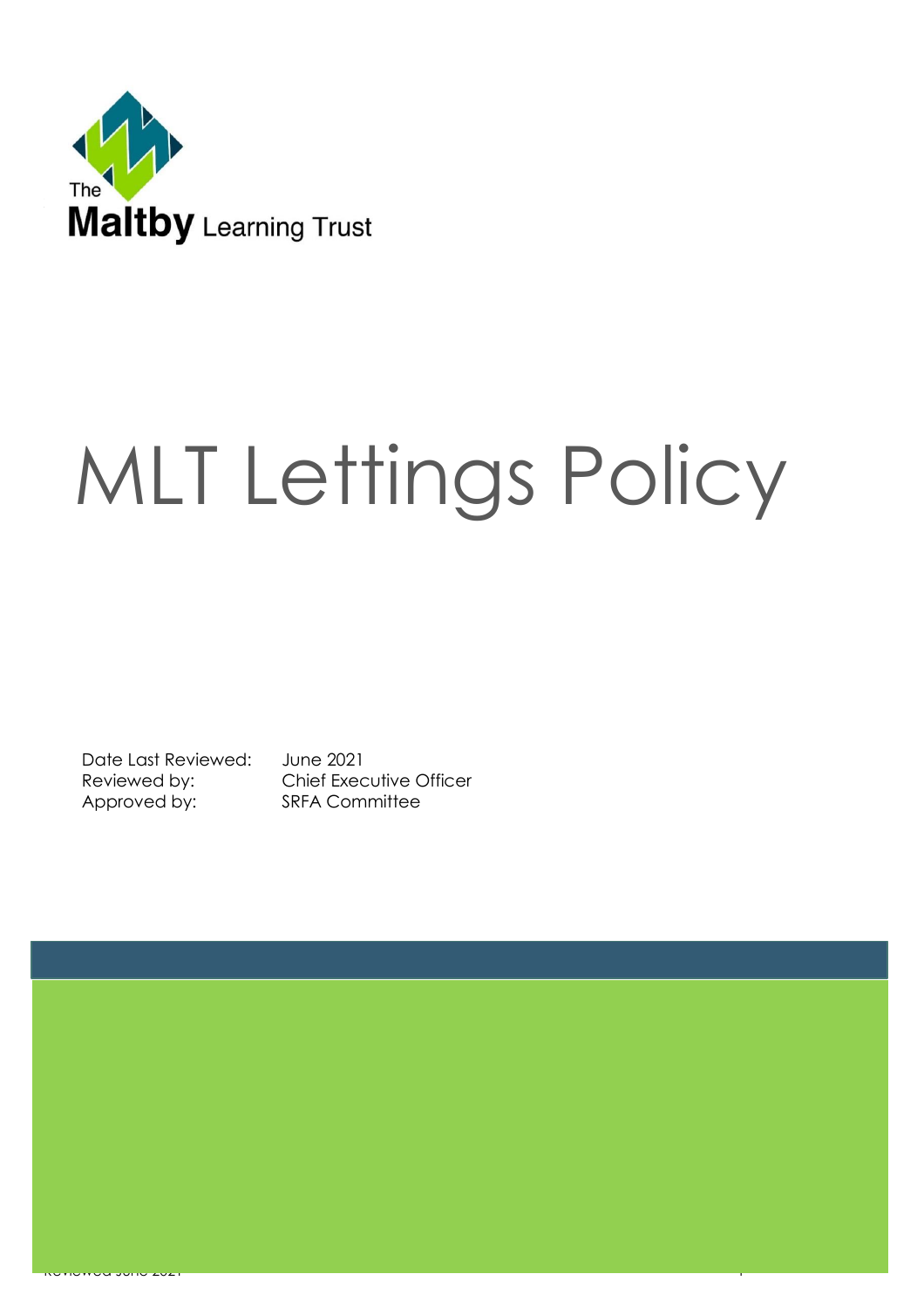# 1. INTRODUCTION

- The Trust Board regards the Academy buildings and grounds as a community asset and will make every reasonable effort to enable them to be used as much as possible by the local community.
- The Trust Board welcomes the opportunity to work with partner organisations in extending the range of opportunities to help students achieve their full potential by engaging with local groups and services meeting the wider needs of our students, families and the local community.
- The vision for the Trust is to 'Deliver exceptional learning experiences that enable all young people to thrive in a competitive world and live successful and fulfilling lives' and any lettings of the premises to outside organisations will be considered with this in mind.
- The Academy's delegated budget (which is provided for the education of its students) will not be used to subsidise any lettings by community or commercial organisations. A charge will be levied to meet the additional costs incurred by the Academy in respect of any lettings of the premises. As a minimum, the actual cost to the Academy of any use of the premises by any outside organisation must be reimbursed to the Academy's budget.
- The Trust/Academy reserves the right to:
	- Refuse applications without giving a reason.
	- Have a representative present at any function.
	- Terminate any activity not properly conducted.

#### 2. DEFINITION OF A LETTING

- A letting may be defined as any use of the Academy premises (buildings and grounds) by either a community group (such as a local music group or football team), or a commercial organisation (such as the local branch of 'Weight Watchers'). Lettings can be single use on one occasion or regular use – the same day and time each week.
- A letting must not interfere with the primary activity of the Academy, which is to provide a high standard teaching and learning environment for all its students.
- The following activities fall within the corporate life of the Academy. These activities are not considered to be lettings and costs arising from these uses are therefore a legitimate charge against the Academy's delegated budget.
	- Trust Board and Local Governance Committee (LGC) meetings.
	- Extra-curricular activities for students organised by the Academy or Trust.
	- Academy performances or events.
	- Parents' evenings and meetings.
	- Parent and Community Advisory Board (PCAB) meetings and events.
- Care should be taken to ensure that any lettings are consistent with Trust values. The following activities are not considered to be appropriate for lettings:
	- Commercial activities with little potential to generate income or support for the Academy.
	- Activities or events of a political nature.
	- Activities or events which might bring the Academy or Trust into disrepute.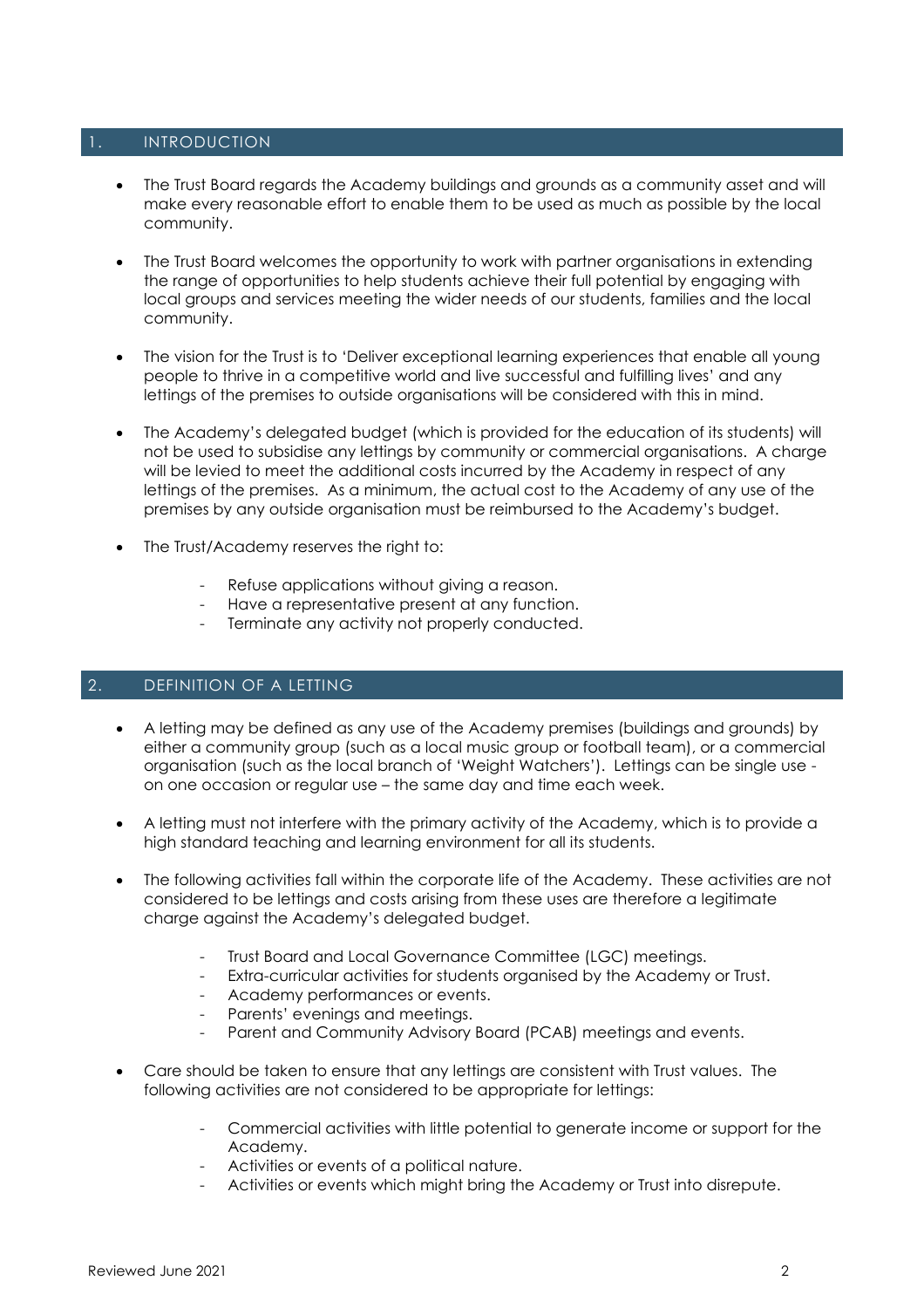# 3. ROLES, RESPONSIBILITIES AND ADMINISTRATION OF LETTINGS

- The Staffing, Resource, Finance and Audit Committee (SRFA) is responsible for:
	- Approving this policy and ensuring that it is reviewed regularly.
	- Setting the hire charges for the letting of Academy premises and reviewing them regularly.
	- Setting the Terms and Conditions of Hire for lettings.
	- Approving the Health and Safety Policy and ensuring it is reviewed regularly.
	- Ensuring that the Trust has appropriate insurance arrangements in place.
- The Trust Chief Executive Officer (CEO) is responsible for:
	- Ensuring Principals are aware of their responsibilities relating to this Policy.
	- Line managing the Director of Finance and Capital Resources (DFCR).
- The Academy Principal is responsible for:
	- The management of lettings, in accordance with the Trust policy. The Principal may delegate all or part of this responsibility to other members of staff (e.g. person with responsibility for Academy lettings/finance), whilst still retaining overall responsibility for the lettings process.
	- If the Principal has any concern about whether a particular request for a letting is appropriate or not, s/he will consult with the CEO or Executive Director, given delegated authority to determine the issue on behalf of the Trust.
	- Ensuring the staff responsible for letting of Academy premises are aware of their responsibilities relating to this policy.
- The Academy lettings staff are responsible for:
	- Ensuring that the lettings procedures are followed:
- The Hirers are responsible for:
	- Adhering to the procedures and Terms and Conditions of Hire.
- All Academies are responsible for:
	- Managing the day-to-day lettings of the premises and ensuring effective communication between all parties concerned.
	- Maintaining accurate records of all bookings.
	- Confirming bookings using the Academy booking terms and condition template.
	- Checking and filing insurance and safeguarding documentation provided by **Hirers**
	- Ensuring appropriate training for Hirers or appropriate member of staff is present when any specialised equipment or accommodation is hired.
	- Monitoring all Hirers to ensure all aspects of the contract are being adhered to and that facilities are left ready for Academy use.
- The Central Finance Team are responsible for:
	- Raising invoices and chasing any outstanding payments for Primary/Secondary Academies.

#### 4. CHARGES AND BOOKINGS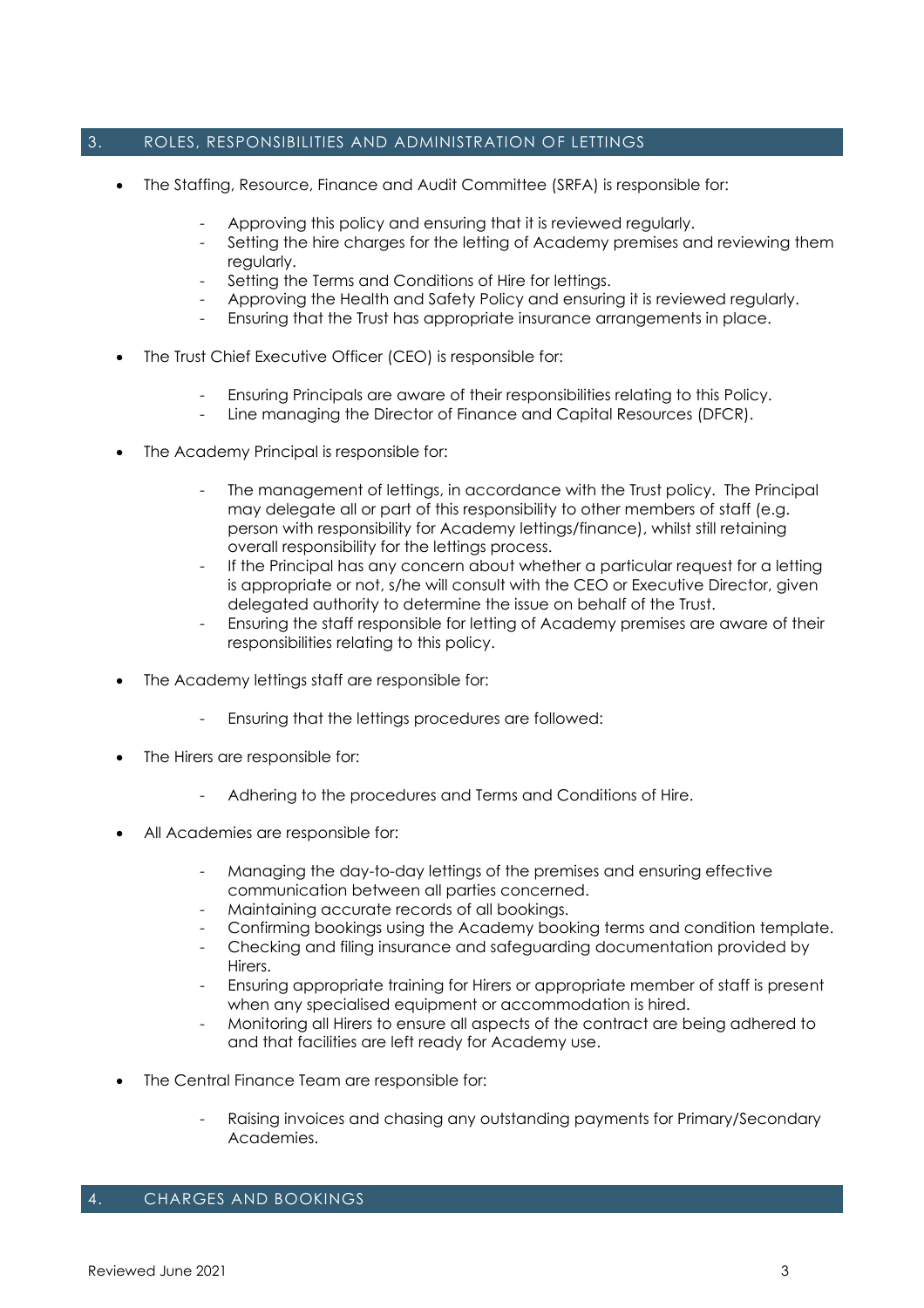- The SRFA is responsible for setting charges for the letting of the Trust/Academy premises. All charges will be reviewed and set annually in consultation with the CEO and DFCR.
- A charge may be levied to cover the following:
	- Cost of services (heating and lighting).
	- Cost of staffing (additional security, caretaking and cleaning) including 'on costs').
	- Cost of administration.
	- Cost of 'wear and tear'.
	- Cost of use of Academy equipment (if applicable).
	- Profit element (if appropriate)
- The charges review will take place during the Spring Term, for implementation from the beginning of the next financial year, with effect from 1st September of that year. Current charges will be provided to Hirers in advance of any letting being agreed (see Scale of Charges Schedule – Appendix 1).
- All bookings will be made directly with the Academy, recorded locally and supported by a copy of the Academy Booking Terms and Conditions signed by the hirer.
- In considering requests for lettings, consider the following:
	- Whilst the Academy will try to accommodate all requests, the Academy and current Hirers will be given priority.
	- Other considerations include the type of event, site supervision availability, the number of other lettings coinciding and the suitability of the accommodation.

#### 5. VAT

- In general, the letting of rooms for non-sporting activities is exempt of VAT, whereas sports lettings are subject to VAT (Although there are exemptions to this under certain circumstances).
- Sport facility lettings charges are normally subject to VAT, but where certain criteria are satisfied, the hire charges can be treated as exempt. VAT regulations state that for a series of ten or more lettings to be exempt from VAT, the following conditions should be satisfied:
	- Each period is in respect of the same activity carried on at the same place.
	- The interval between each period is not less than one day and not more than fourteen days.
	- The charge is payable by reference to the whole series and is evidenced by written agreement.
	- The facilities are let to a school, club, association, or an organisation representing affiliated cubs or constituent association.
- In the letting of sports facilities for sports, the VAT exemption does not apply to commercial organisations or junior clubs.

#### 6. THE ADMINISTRATIVE PROCESS

• Organisations seeking to hire the Academy premises should approach the Academy Lettings Administrator or register an interest online. The Academy will then identify their requirements and clarify the facilities available.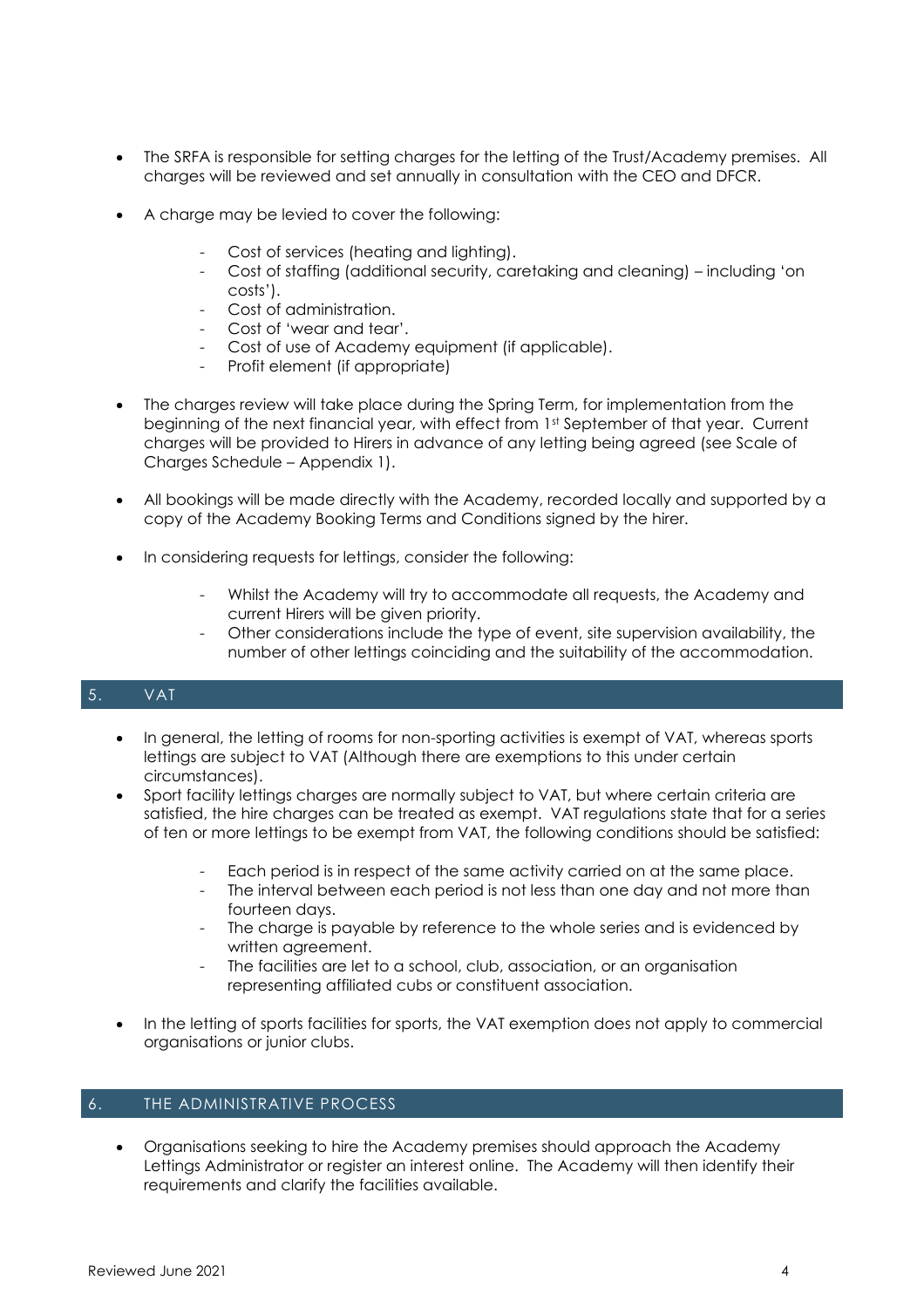- An Initial Lettings Request Form should be completed at this stage. The starting and finishing times on the booking form should be such, to allow time for any setting up and clearing up respectively. The Principal/Local Governance Committee has the right to refuse an application and no letting should be regarded as 'booked' until approval has been given in writing. No public announcement of any activity or function taking place should be made by the organisation concerned until the booking has been formally confirmed in writing.
- Once a letting has been approved, confirmation will be sent to the hirer, setting out full details of the letting and enclosing a copy of the terms and conditions and the Hire Agreement (appendix 2). The letting should not take place until the signed agreement has been returned to the Academy.
- The person applying to hire the premises will be invoiced for the cost of the letting as appropriate in accordance with the Trusts current scale of charges. Payment must be made directly into the Trust/Academy bank account.
- Academies must seek payment in advance to reduce any possible bad debts. A one-off booking must be paid in advance and all other bookings are either paid monthly or termly in advance.
- The hirer should be a named individual and the agreement should be in their name, giving their permanent private address. This avoids any slight risk that the letting might be held to be a business tenancy, which would give the hirer security of tenure.
- All lettings fees which are received by the Academy will be paid into the Trust/Academy bank account and allocated to the respective Academy's budget, in order to offset the costs of services, staffing etc. (which are funded from the Academy's delegated budget). Income and expenditure associated with lettings will be regularly monitored to ensure that at least a 'break even' situation is being achieved and reported to the Trust Board and Local Governance Committee.

# 7. PUBLIC LIABILITY AND ACCIDENTAL DAMAGE INSURANCE

- All Hirers, whether groups or individuals, are responsible for arranging their own public liability insurance and to ensure the insurance covers all their legal liabilities for accidents resulting in injuries to persons (including all participants in the activity for which premises are being hired). This cover must also extend to include loss or damage to the premises of the Academy site arising out of the letting. The minimum limit for this insurance cover is £5 million. Evidence of the appropriate cover will be required by the relevant Academy in advance of any hire and will be subject to annual review.
- The Academy Principal or designated member of staff has delegated authority to determine the security risk for each letting and will be responsible for allocating a continuous security presence or other appropriate control measures.

#### 8. SAFEGUARDING AND THE PREVENT DUTY

- Any organisation submitting a lettings request involving working with children and/or young people must submit to the Academy, a signed copy of their current Child Protection Policy.
- All hirers must state the purpose of the hire. Each application will be vetted by the Academy Lettings Administrator and any concerns will be reported to the Principal prior to approval.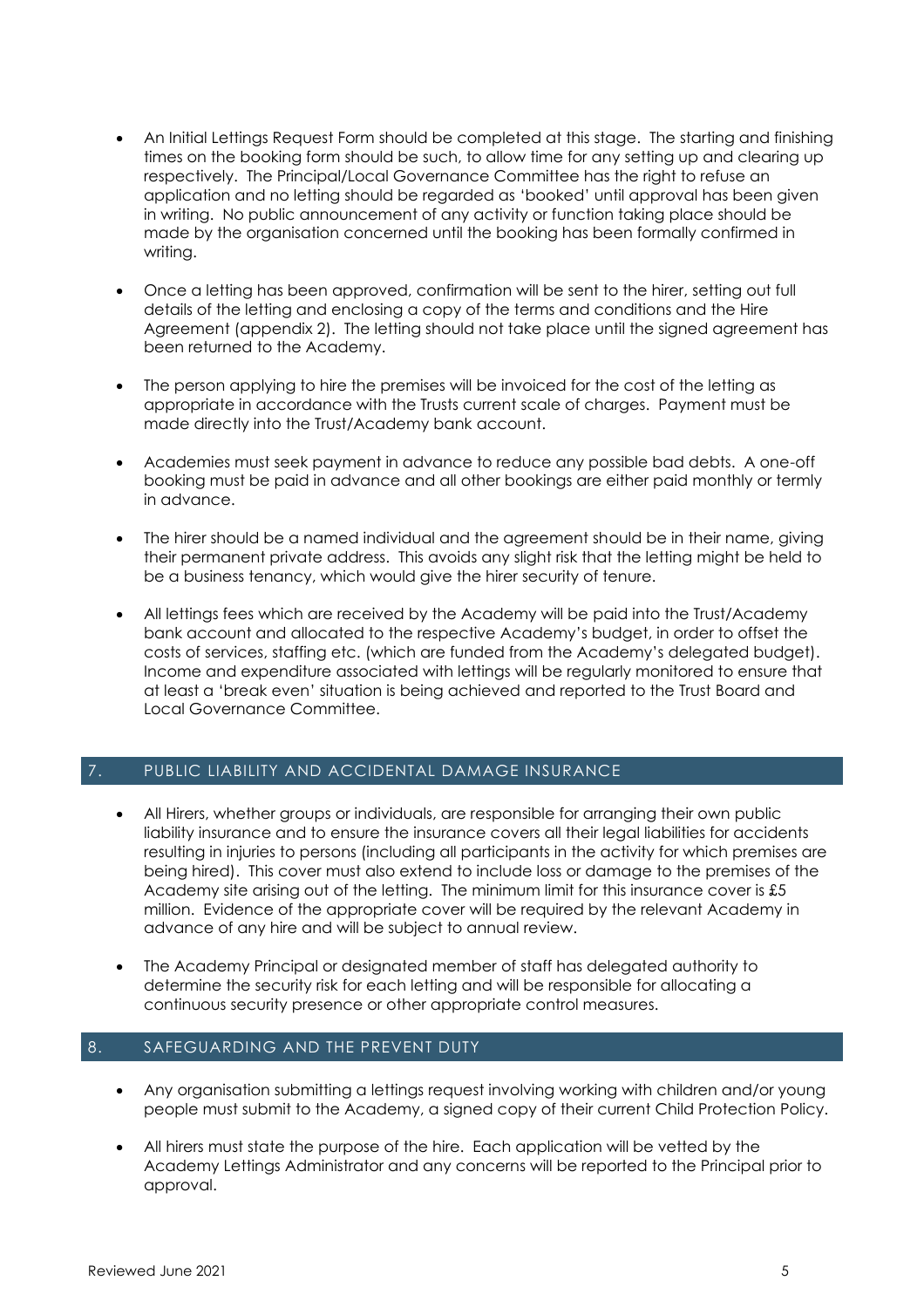- When determining whether to approve an application, the Principal or person with designated responsibility will consider the following factors:
	- The type of activity.
	- Possible interference with Academy activities.
	- The availability of facilities.
	- The availability of staff.
- An application will not be approved if it:
	- Is aimed at promoting extremist views.
	- Involves the dissemination of inappropriate materials.
	- Contravenes the statutory Prevent duty.
	- Is likely to cause offence to public taste and decency (except where this is, in the opinion of the Principal, balanced or outweighed by freedom of expression or artistic merit).
- The Lettings Administrator will file an incident report form if they have reason to believe that the letting has been used for political purposes not previously authorised, the dissemination of inappropriate material or any other purpose that contravenes the Prevent duty.
- Where an individual or group is found to be promoting views in contravention of the Academy's Prevent duty, the person or group is guilty of an offence, under the Education Act 1996, and liable on summary conviction to a fine. In addition, the Academy will contact the police who will remove the person or group from Trust premises.

# 9. CANCELLATIONS

-

- By the Hirer: Cancellations should be made in writing at least 48 hours before the proposed letting, otherwise the Hirer will still be liable for the standard charges. In the event of a cancellation being made at the appropriate time, the Trust will credit the Hirer for a free booking the following term, if applicable, or refund the fee if no further bookings are required.
- By the Academy: If the Academy finds it necessary to cancel a booking, as much notice as possible will be given, generally not less than 24 hours and, where possible, alternative accommodation will be offered. If this is not possible, a refund will be made. The Trust and the Academy will accept no liability in respect of commitments incurred by the Hirer due to such cancellations.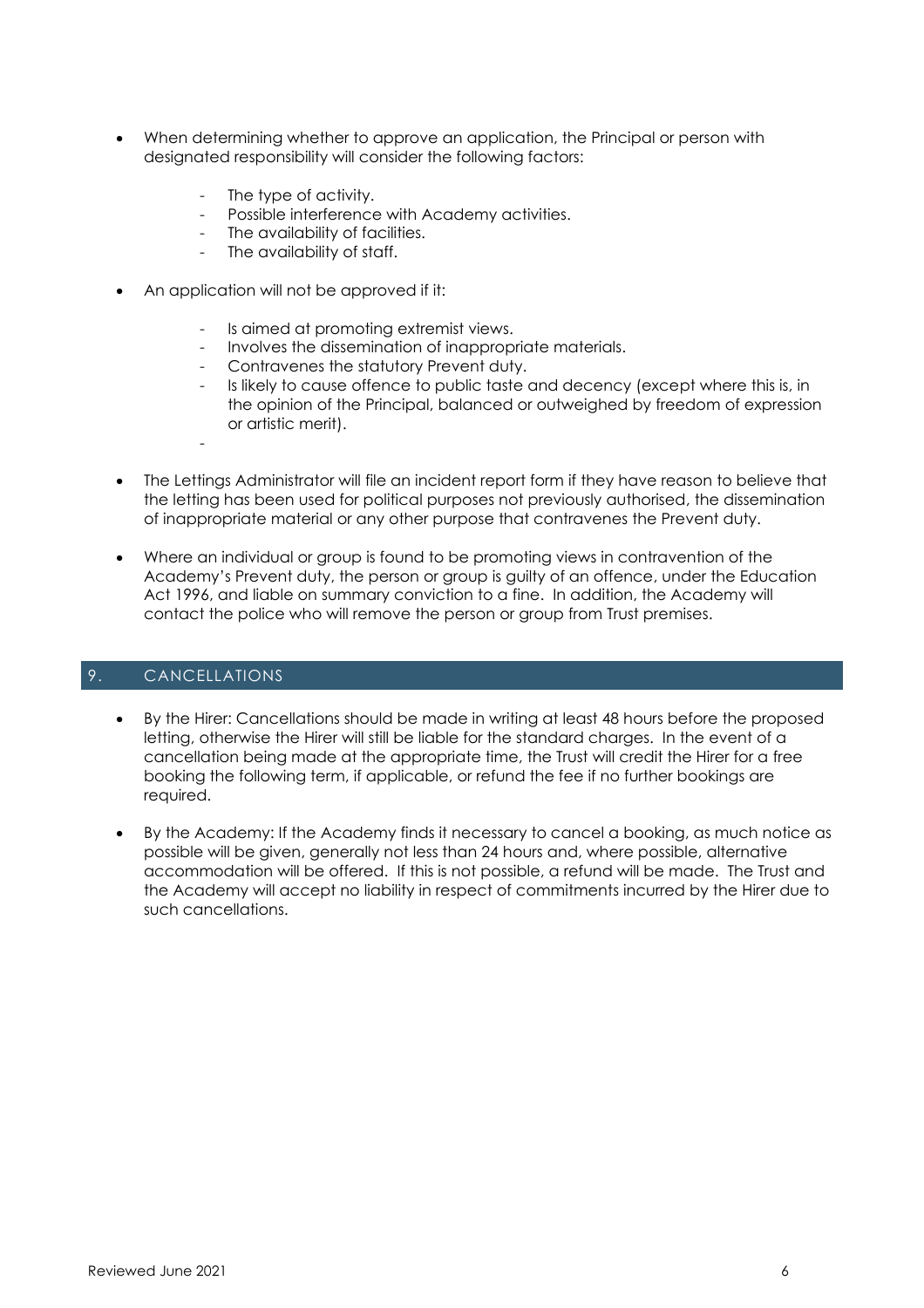# APPENDIX 1 – SCALE OF CHARGES

|                        |                                    | Charges per hour 2021/22 |
|------------------------|------------------------------------|--------------------------|
|                        |                                    |                          |
| <b>MA</b>              |                                    |                          |
| Hire of Astro Turf:    |                                    |                          |
| Juniors                | Per quarter pitch                  | £24                      |
| Juniors - Maltby teams | Per quarter pitch                  | £20                      |
|                        |                                    |                          |
| Seniors                | Per quarter pitch                  | £32                      |
| Seniors - Maltby teams | Per quarter pitch                  | £28                      |
|                        | <b>Juniors/Seniors Maltby</b>      | £28                      |
| Hire of sports hall    | Per hall                           | £35                      |
|                        | <b>Juniors/Seniors Maltby</b>      | £30                      |
| Hire of Activity Hall  | Per hall                           | £26                      |
|                        | <b>Juniors/Seniors Maltby</b>      | £21                      |
| Hire of grass pitches  | Per pitch - no changing facilities | £30                      |
|                        | 2 x pitches                        | £40                      |
|                        | 3 x pitches                        | £60                      |
|                        | 4 x pitches                        | £70                      |
| Maltby Juniors grass   | All field with changing facilities | £80                      |

| <b>STWA</b>           |                           |     |
|-----------------------|---------------------------|-----|
| Hire of floodlit MUGA | Per MUGA                  | £24 |
|                       | Juniors/Seniors Edlington | £20 |
| Hire of Sports Hall   | Per hall                  | £35 |
|                       | Juniors/Seniors Edlington | £30 |
| Hire of Activity Hall | Per hall                  | £26 |
|                       | Juniors/Seniors Edlington | £21 |
| Hire of grass pitches | Per pitch                 | £30 |

| <b>WA</b>               |                   |      |
|-------------------------|-------------------|------|
| Hire of Classroom       | Per classroom     | £27  |
| Hire of Sports Hall     | Per hall          | £46  |
| Hire of Blue Gym        | Per Gym           | £36  |
| Hire of Gym 1           | Per Gym           | £26  |
|                         |                   |      |
| Hire of Astro Turf:     |                   |      |
| <b>Junior Teams</b>     | Per third         | £30  |
| <b>Junior Teams</b>     | <b>Full Pitch</b> | £76  |
| Senior Teams            | Per third         | £36  |
| <b>Senior Teams</b>     | <b>Full Pitch</b> | £87  |
| <b>Commercial Teams</b> | Per third         | £42  |
| <b>Commercial Teams</b> | <b>Full Pitch</b> | £110 |
|                         |                   |      |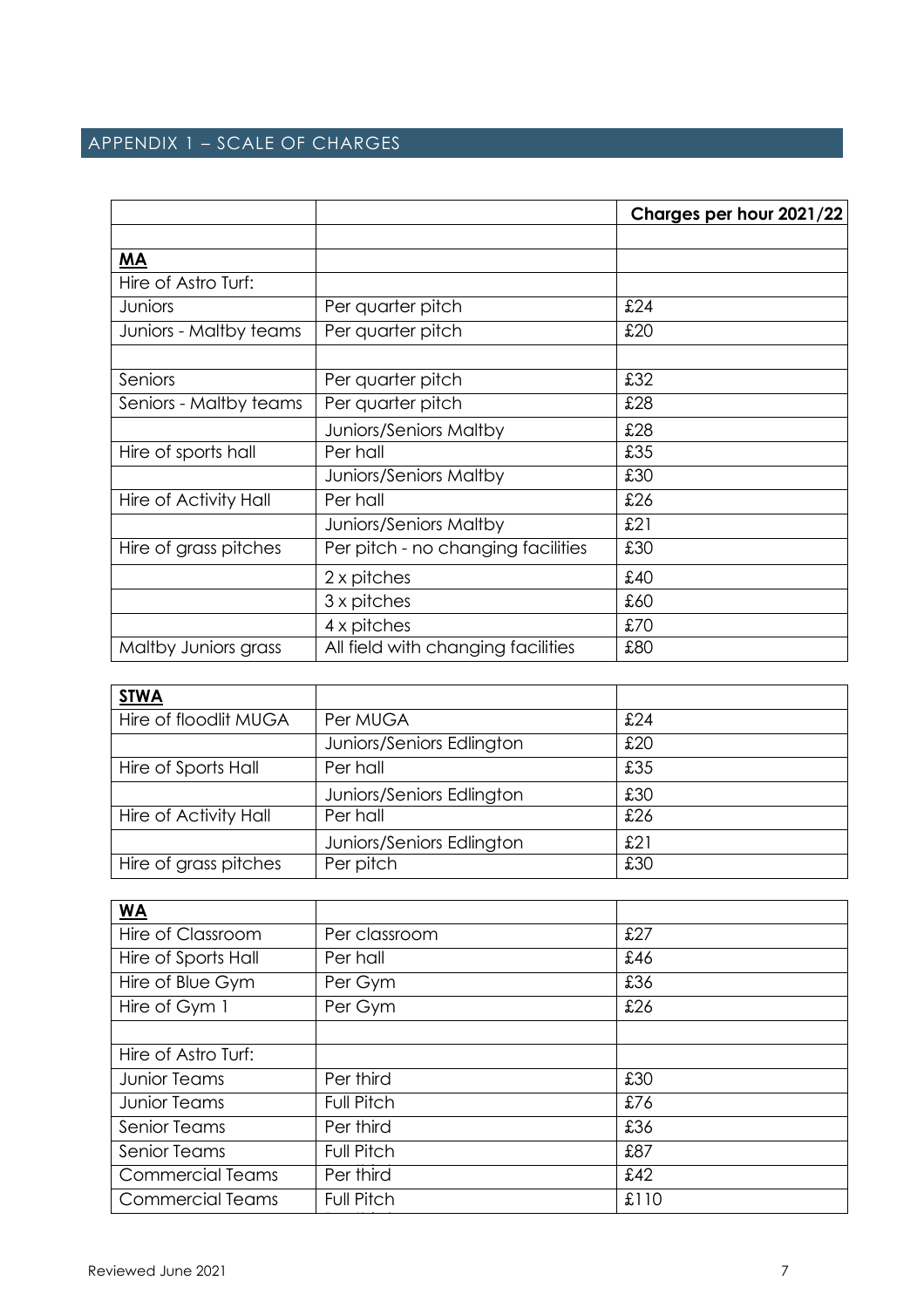| Weekend prices             |               |                         |
|----------------------------|---------------|-------------------------|
| Full sized pitch 1         |               | £70 Saturday £80 Sunday |
| Full sized pitch 6         |               | £70 Saturday £80 Sunday |
| 9v9 pitch 2                |               | £35 Saturday £40 Sunday |
| 9v9 pitch 5                |               | £35 Saturday £40 Sunday |
| 7v7 pitch 3                |               | £35 Saturday £40 Sunday |
| 5v5 pitch 4                |               | £35 Saturday £40 Sunday |
| Astro Turf                 |               | £110 Saturday\Sunday    |
|                            |               |                         |
| <b>All other Academies</b> |               |                         |
|                            |               |                         |
| Hire of Classroom          | Per classroom | £20                     |
| Hire of Hall               | Per hall      | £30                     |
| Hire of grass pitches      | Per pitch     | £30                     |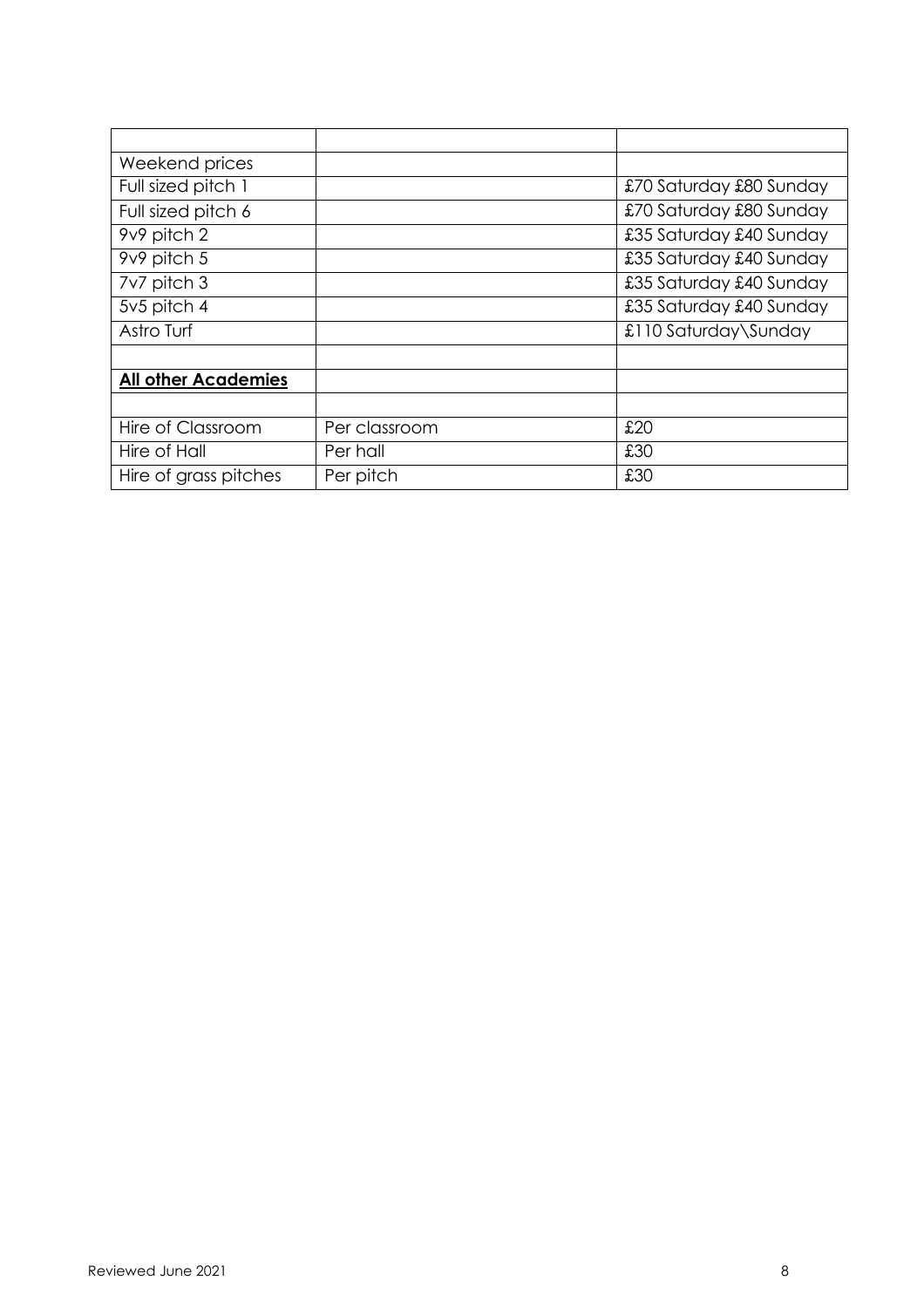# APPENDIX 2 – CONDITIONS OF HIRE AGREEMENT

In this agreement, the Hirer accepts the following conditions of hire when signing this document:

- 1. Wherever possible, bookings must be made 21 days in advance and the full hiring charge is to be paid 7 days prior to the activity taking place. Failure to settle amounts due on receipt of the first reminder, will result in the lettings being terminated with immediate effect.
- 2. If the original hours of hiring are exceeded, then an additional charge equal to twice the hourly rate will be made for each excessive hour or part thereof (e.g., 10 minutes over time, the charge will be for 2 hours; 70 minutes over time, the charge will be for 4 hours.
- 3. The hiring times must be from the time that the first person requires entry until the time the last person leaves the school grounds and must include preparation and clearing up time.
- 4. The Trust accepts no responsibility for loss or damage to cars parked on their Academies premises/car parks or the contents thereof unless such loss or damage is caused by negligence of the Trust.
- 5. All fire exits and escape routes to be kept clear at all times.
- 6. The use of naked flames or any equipment that produces open unguarded flames is forbidden.
- 7. Use of kitchen equipment within the Academy buildings is not allowed but a mobile catering van can be used after agreement with the Facilities Manager in advance.
- 8. The use of any equipment that produces smoke or mist is prohibited and in the event of the need for such equipment to be used in a theatrical production, a prior arrangement needs to be made with the Academy's Facilities Manager at least 14 days beforehand.
- 9. The Trust retains the right to refuse or cancel any application.
- 10. The Trust may cancel or terminate at any time, any hiring if there is any omission from, or misstatement in the application form; or if the premises are hired or used for any purpose for which they have not approved; or if payment is not made on time.
- 11. The hirer will be responsible for:
	- i) Any damage which may be caused to the Trust/Academy premises or its contents by any visitor, or:
	- ii) Any loss or injury suffered by any person as a result of this hiring and the hirer shall indemnify the Trust in respect of any such damage, loss or injury.
	- iii) The behaviour of all their visitors at all times.
- 12. No smoking or consumption of alcohol to be permitted on the Trust's land or within the Academy buildings.
- 13. Only the consumption of confectionary and non-alcoholic drinks is allowed in the Academy buildings, any other food which is consumed externally on the Academy site must relate to point 7 above, but the ban on alcoholic drinks still applies.
- 14. No noise, which is audible outside the Trust/Academy buildings may be permitted and the hirer shall ensure that all visitors enter and leave the premises quietly. Excessive noise may cause hiring to be terminated.
- 15. No booking shall extend beyond the hour of 10pm. Bookings beyond 10pm require a minimum of 3 months' notice and are subject to the availability of a member of the site team to facilitate closing the site.
- 16. All areas used by the hirer must be left in a tidy condition.
- 17. The hirer shall not cause, or permit, any person connected with the hiring to drive any nails, screws or other fixings into the walls or floors; or into any furniture or fitting; or do or permit anything to be done which is likely to cause damage to the building or any such furniture or fittings.
- 18. The hirer shall pay to the Academy/Trust on demand, the cost of reinstating or replacing any part of the premises, or any property whatsoever belonging to the school, in or upon the premises, which are damaged, destroyed, stolen or removed during the period of hiring.
- 19. Electrical equipment, light sports equipment, e.g. balls/racquets are not included in hire charges.